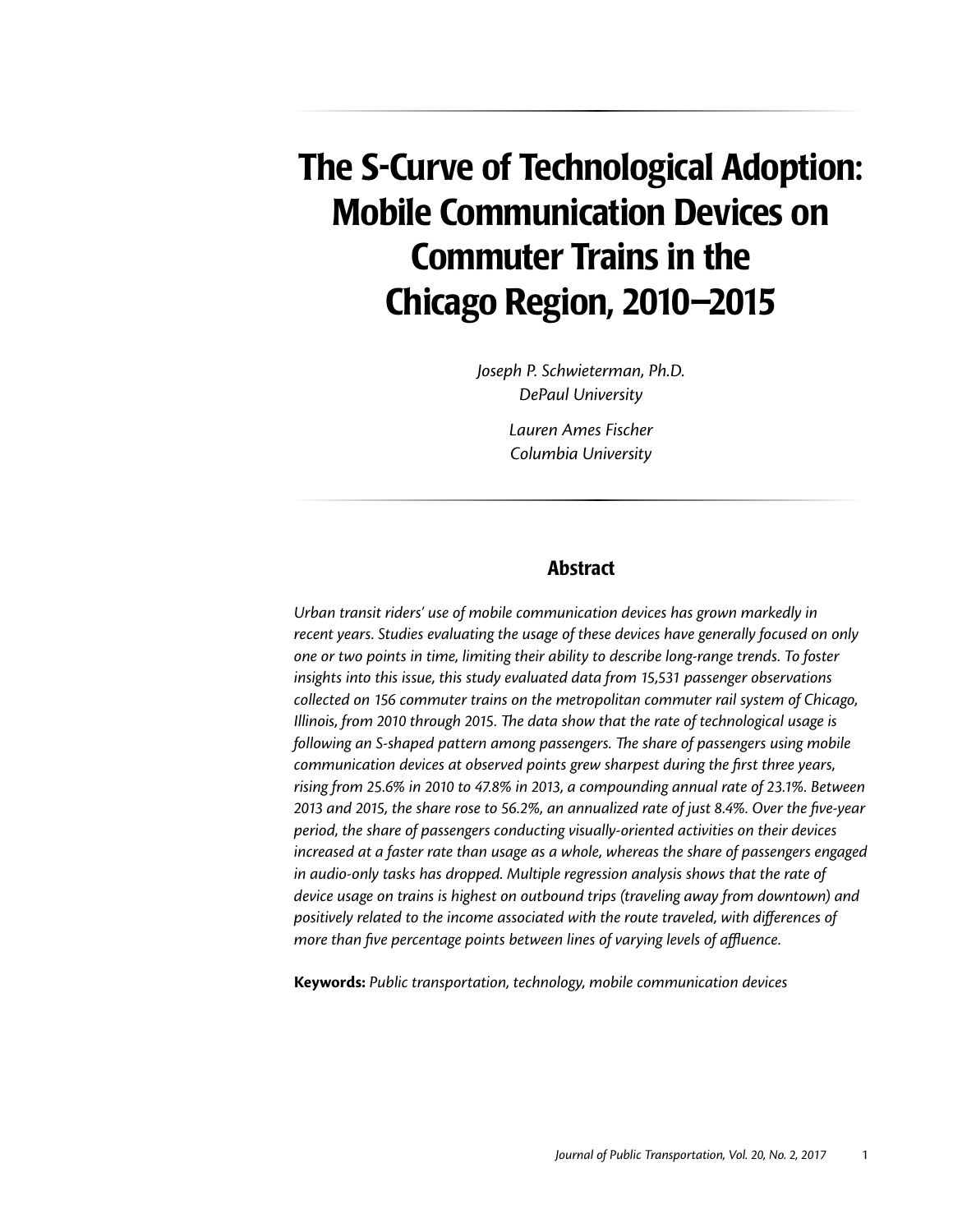#### Introduction

Many passengers on urban transit systems routinely use mobile communication devices ("mobile devices") while making their journey. Mobile devices such as smartphones and tablet computers enable passengers to perform work or leisure activities, access travel information, and insulate themselves from the noise and distractions normally experienced during their trip. As devices have become smaller, less costly, and more sophisticated, the range of activities performed by passengers has grown sharply.

This study documented the changing prevalence of mobile device use among commuter rail riders in metropolitan Chicago to assess how changes in technology affect the way passengers allocate their time while using commuter rail. The study draws upon 15,531 unique passenger observations collected on 156 suburban Metra trains in the Chicago metropolitan area between 2010 and 2015. Although other studies have explored the use of mobile devices on transit systems, this study is unique in providing a time-series assessment for a five-year period, allowing the authors to gauge how the use of mobile devices has changed over time and to identify trends in technology use by travelers that may aid in the planning and management of urban transportation.

The results can help guide the discussion about how transit agencies can take advantage of a growing range of digital activities available to passengers as well as respond to the "digital divide" that persists among various income groups in the use of technology. Finally, the data can help transit agencies evaluate the need for enhancements that support technology use among passengers that have been unable or hesitant to extensively use mobile devices as part of their journey.

### **Background**

As recently as the late 1980s, most electronic devices were too bulky and had a battery life that was too limited to be conveniently brought onto buses and trains (Farley 2005). Passengers generally had little or no ability to communicate with anyone except fellow travelers onboard. When communication technology first became available to travelers, it was available exclusively on intercity (longer-distance) services rather than on urban public transit. The first commercial cellular phone service in the United States was introduced in early 1969 on Metroliner trains between New York and Washington, DC (Farley 2005), and airline carriers first installed cellular phones in the early 1980s, which could be used by customers paying with a credit card. By the late 1990s, pay phones also had become available on many intercity rail-passenger routes in Europe and North America.

Technological innovation made spectacular advances by the late 1990s as cell phones and laptop computers became smaller, less expensive, and more sophisticated. These advances were followed, in the early 2000s by devices oriented toward multitasking, such as smartphones. More recently, tablets and e-readers have further enhanced the ease of personal entertainment and communication for passengers, a topic discussed in detail later in this paper.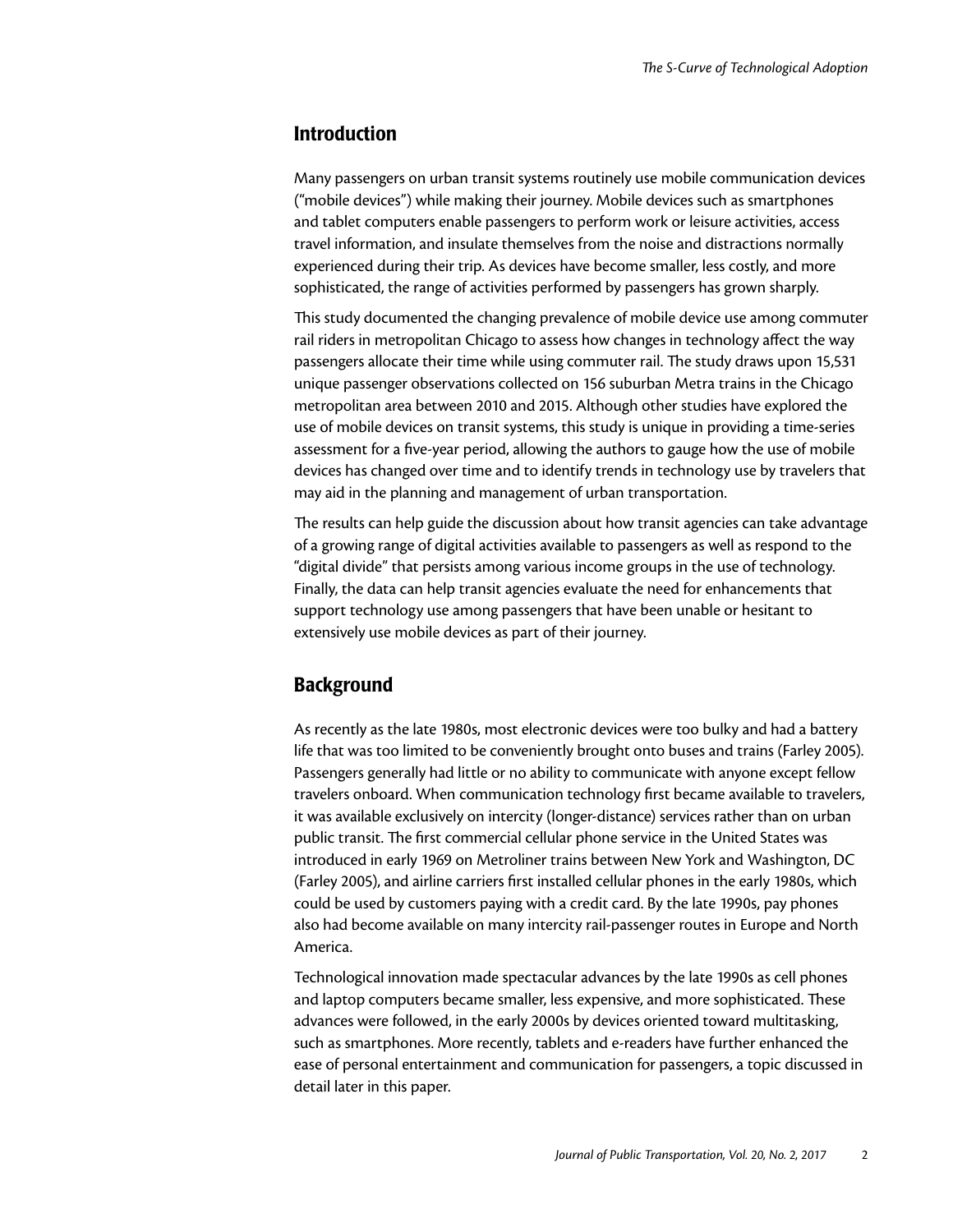Some public transit operators have responded to these trends by investing in Wi-Fi systems on buses, and a smaller number have done so on commuter trains. The transit system in Albuquerque, New Mexico, for example, installed Wi-Fi on its trains in 2005, making it a pioneer in expanding internet access for passengers. In 2008, the transit operator in Boston (MBTA) launched a pilot program for the installation of Wi-Fi and has since made it available on nearly the entire system (MBTA 2013). In 2009, the Bay Area Rapid Transit (BART) system began providing wireless service on a portion of its system, and since then, commuter rail operators in Miami, Minneapolis-St. Paul, and New Jersey have also selectively installed Wi-Fi. Transportation systems outside the US also have offered these amenities to their passengers.

Nevertheless, the number of commuter rail systems that have installed Wi-Fi on their entire fleet remains relatively small. In Chicago, the suburban operator Metra did not offer Wi-Fi at the time data were collected for this study. The provider initially determined that offering the amenity on all its railcars was cost-prohibitive but adopted a plan for introducing Wi-Fi service on an experimental basis in selected cars on some of its trains in 2016 (Metra 2015).

#### Relevant Literature

The literature on the adoption of technology is shaped by Everett Rogers' seminal work *Diffusion of Innovations*, which attempts to explain how, why, and at what rate new ideas and technology spread through cultures. A major contribution of Rogers' work lies in his categorization of technology adopters based on their propensity to embrace new ideas, including the popular term "early adopter." His work shows that rates of adoption tend to follow an S-shaped pattern that is affected by innovations, communication, social influences, and other factors (Rogers 1962). By the time the "late majority" adopts a technology, growth has sharply diminished (Figure 1).



**TIME** 

S-curve model of diffusion process (adopted from Rogers 1962).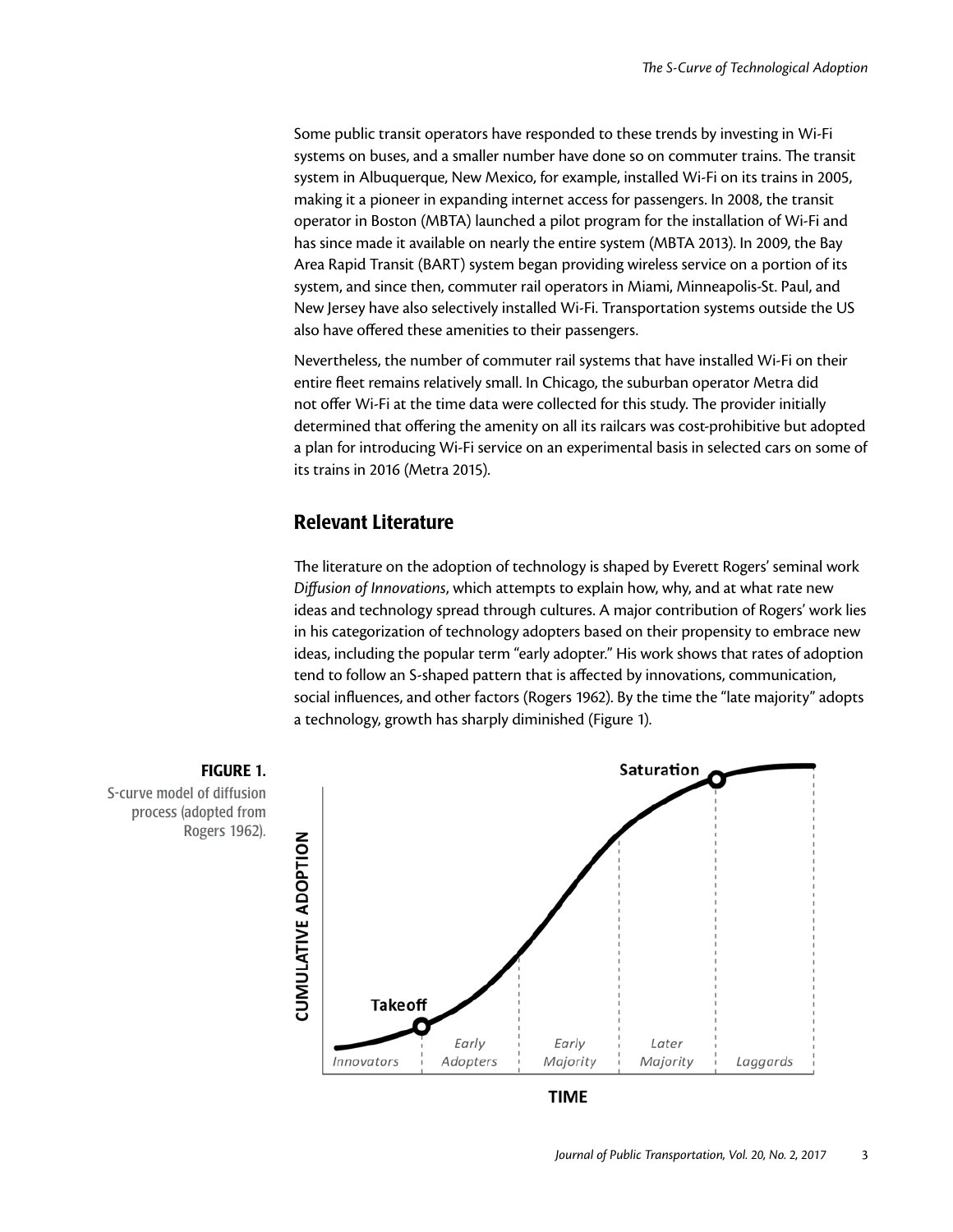Several decades would pass before mobile communication devices became a factor in decisions relating to urban travel. Gradually, however, as cell phones and other devices became prevalent, research drew upon Rogers' ideas to explore the complex interactions between technology and travel behavior (Andrew 2010; Golob and Regan 2001). Kim et al. (2008) examined how people use technology to plan for personal and business travel, while Yoshii and Sasaki (2010) studied how technology affects the need for non-business travel, focusing particularly on consumer behavior and online shopping. Much has changed, of course, since these studies were published.

Brakewood et al. (2014) use a stated preference survey of passengers on a pair of commuter rail lines in the Boston region to assess the degree to which passengers use mobile communication devices for mobile ticketing. The study concludes that among the approximately 76% of riders that used smartphones in 2012, 26% used them for mobile ticketing and 50% used them for making mobile purchases at other merchants. A related strand of research explored the varying rates of technology use by different socioeconomic groups while traveling (Jackson et al. 2008; Kim et al. 2008). A consulting firm, Ninth Decimal (2015), tracked the types of devices used by consumers when researching and purchasing tickets for transportation as well as the share of consumers relying on public Wi-Fi for these tasks.

Windmiller et al. (2014), through a survey of passengers on the light rail system in St. Louis, showed that passengers who use smartphones or access electronic messages, including emails and texts, tend to be more satisfied with their travel experience. These passengers also report greater feelings of personal security at transit stations and higher service quality when making connections. This study also demonstrated how rates of technology use are rising; whereas just 52% of passengers used their phone's text messaging capability in 2008, the number rose to 88% in 2012. A study by Tang and Thakuriah (2010), focused on bus routes in Chicago, concluded that providing passengers access to real-time information on their smartphones fosters a slight increase in ridership compared to routes on which this was unavailable. The study isolates this effect while controlling for a wide variety of neighborhood-specific variables. Following a similar theme, Barbeau et al. (2010) explored how new mobile apps enhance rider experience by providing real-time information about their trips, including alerting customers when to disembark or enabling riders to signal the driver to stop. Guo et al. (2015) observed 1,739 passengers and surveyed 686 to evaluate usage patterns on the bus system in Vancouver, British Columbia. Their study used a predictive model to evaluate the factors (such as crowding and waiting conditions) that affect how riders spend their time.

Particularly relevant to the present study is the analysis of how mobile communication use affects the perceived cost of travel. Some of the most extensive research on this topic has been undertaken by Mokhtarian and Solomon, whose 2001 paper provides a framework for evaluating the value of time spent on buses and trains (Mokhtarian and Salomon, 2001). Their analysis, based on a study of residents in the San Francisco Bay Area, contested the notion that travel is purely a derived demand by providing evidence that many travelers take pleasure in the trip itself and benefit from the activities they conduct while making the trip. A later paper by Mokhtarian and Salomon (2014)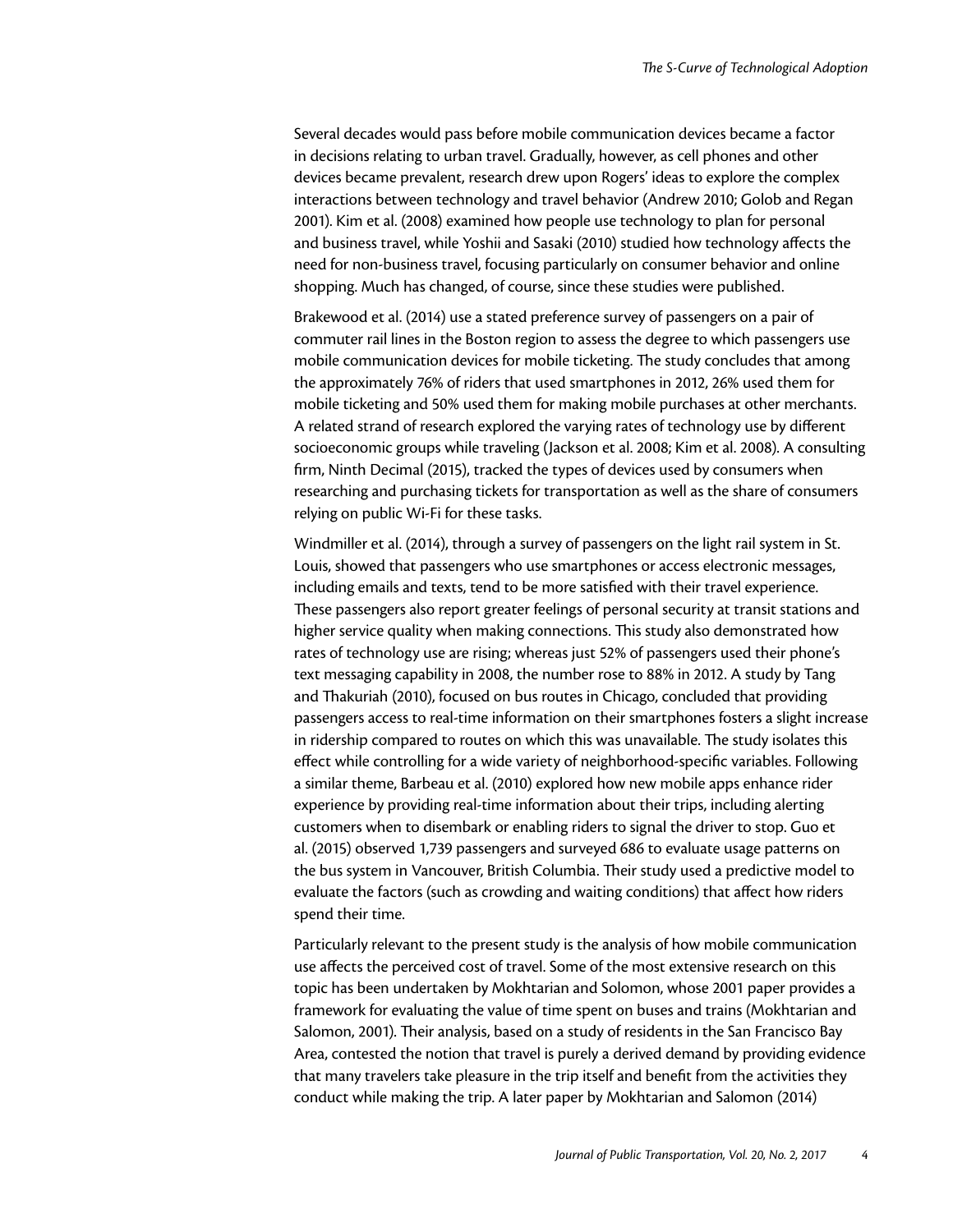evaluated the utility that passengers gain from time spent traveling via train through Great Britain and showed that travelers derive significant benefit from the technology they bring with them. Lyons et al. (2012) employed similar methods to measure how rail passengers in Great Britain spent their travel time from 2004 and 2010. Not only did technology use dramatically increase for the three types of trips evaluated over this period—commuting, business, and leisure—but certain activities, such as listening to music, more than doubled in most categories considered.

Several other studies evaluated some of the psychological aspects of having the ability to use technology. Jain and Lyons (2008) were early contributors to this area of research by exploring how time spent traveling often is perceived as a gift that affords travelers transition time in such a way that it fills a need for "experiencing distance and the opportunity for gearing up to the destination's demands" (83). Another benefit these authors identify is providing a "time out," i.e., the opportunity to escape from obligations and provide "backstage" time to make a mental transition from one activity to another.

Ohmori and Harata (2008) showed that the amount of personal space available influences technology activity, and Holley et al. (2008) postulated that the value of travel time on trains is closely linked to passenger ability to perform tasks using devices. The interaction between technology use and traveler behavior also is explored by Simun (2000), Bull (2000), and Skanland (2011).

The final group of relevant research looks specifically at the effects of personal technology across modes on longer distance intercity trips. Hess and Spitz (2015), evaluating data from the Northwest and West Coast corridors, concluded that a desire to use technology has a positive effect on the propensity to travel by train and bus compared to driving for trips between 200 and 350 miles. Nevertheless, their research also shows that the importance passengers place on using mobile devices is small when compared to other factors, such as schedule convenience. Russell et al. (2011) observed bus and train riders in New Zealand, concluding that bus travelers are less apt to use mobile devices than train riders.

In summary, a rich body of literature explores the ramifications of the growing use of mobile communication devices on transit. What remains less clear is how the rate of growth in mobile device usage has changed in recent years, and the extent to which growth has followed the S-shaped pattern postulated by Rogers (1962). This study seeks to fill this gap in the literature by presenting findings from a five-year observational study on mobile device usage by commuters in one metropolitan region.

## Chicago's Commuter Rail System

The metropolitan Chicago region offers a rich environment for exploring the use of mobile communication devices in urban travel. It is home to one of the most extensive commuter rail systems in North America and consists primarily of routes that date back to the 1800s and radiate from the central city (known as "The Loop"). Most of these routes were operated by profitable railroads through the 1950s or 1960s until the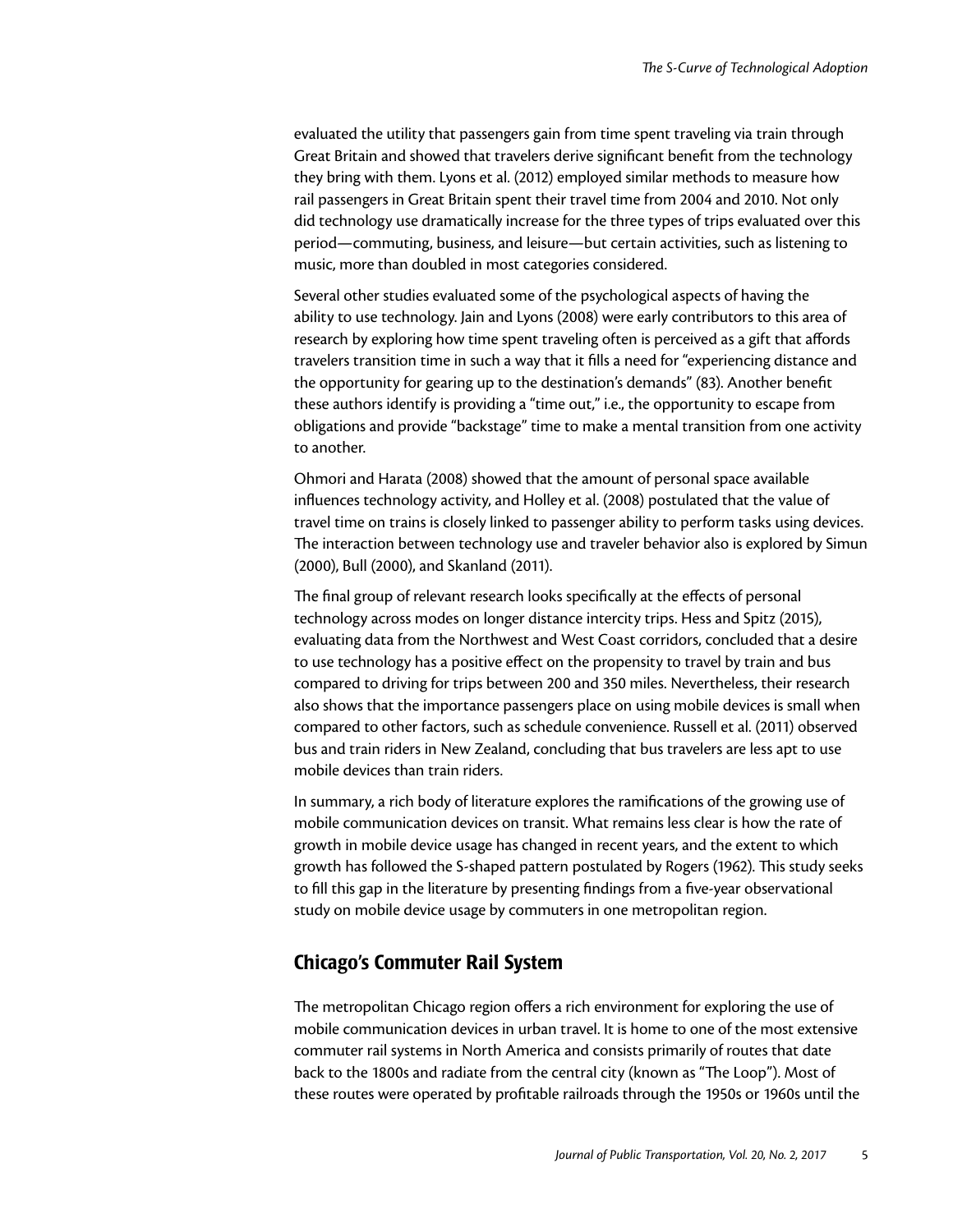private automobile became affordable to a wider range of income groups. As services became increasingly unprofitable, Chicago-area residents approved a referendum in 1973 to create the Regional Transportation Authority to subsidize commuter rail, bus, and rail rapid-transit services in the metro area.

The region's commuter rail system, branded as Metra, currently has a 292,000 average weekday ridership over 11 main lines and 4 branch lines radiating out of downtown Chicago (APTA 2016). These lines depart from one of four downtown terminals to 237 outlying stations. Metra owns, maintains, and directly operates four of these main lines as well as three branches, and the others are operated under contract with private railroads. Metra's ridership has grown markedly in recent years; after modest declines in 2012, partially due to a fare increase, ridership grew 3% in 2013 and 12% in 2014. Ridership was also up slightly in 2015 (Metra 2016).

There is limited research on the factors affecting technology use among Chicago-area transit riders. Two studies looked specifically at factors affecting technology use among this group. Frei and Mahmassani (2011) administered a survey to Chicago Transit Authority passengers and determined that demographic issues and the quality of the environment significantly affect technology use. Older adults were found to be less likely to use devices than younger travelers, and females more likely than men. The other body of work relies on various passenger surveys commissioned by Metra. A 2011 survey showed that about half of all Metra riders used a smartphone during their trip, 27% carried a laptop, and 6% had a wireless card they could use while traveling (Metra 2013). Relatively few passengers (about 11%) report being willing to pay a fee for wi fi on board. A 2014 survey showed that 66% of passengers noted that the ability to "read/ work/nap" was important to them (Metra 2015). The survey, however, did not include questions focusing specifically on mobile devices.

## Methodology

The data presented below were part of *Technology in Travel*, a multi-year project that involved direct observation of passengers on various modes of transportation between 2010 and 2015. To measure the use of mobile communication devices among passengers, a data team passed through the aisles of buses and trains to record data on passenger technology device usage. Data collectors traveled as regular fare-paying passengers and collected data in real-time settings. To allow for greater consistency in comparisons among modes, this study considered only weekday trips.

Data collection began 10 minutes after leaving the station to ensure that passengers had time to get situated. Data were collected only on weekdays between 8:30 AM and 7:30 PM. The sample size differed by train, depending on the passenger load and time available for data collection. The data collection team adhered to a consistent protocol when responding to situations that created issues for data quality. For example, when two passengers are using the same device, only the passenger most closely situated to the device was counted as using the device, making our estimates conservative. Passengers who appeared to be below grade-school age (5<sup>th</sup> grade or younger)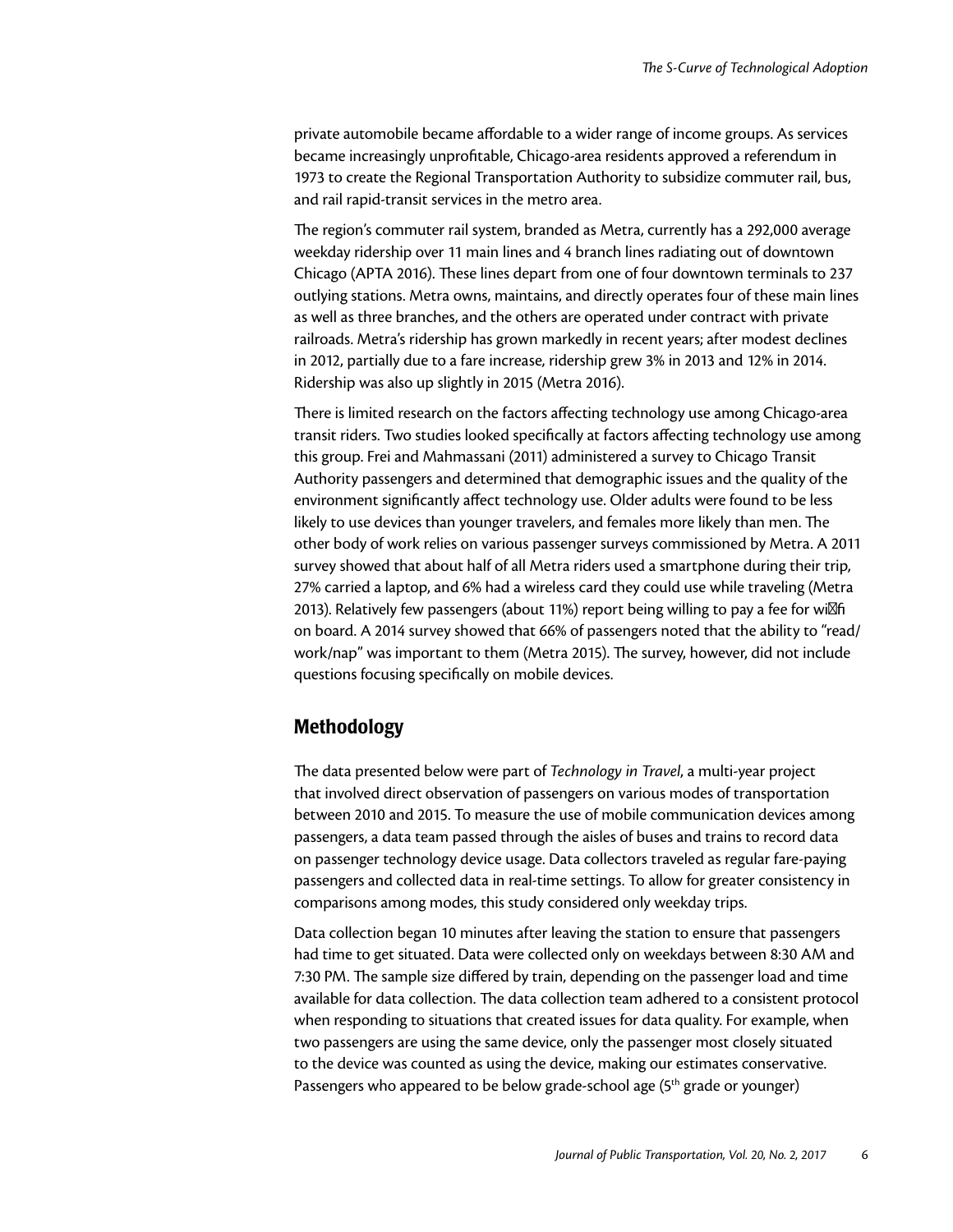were excluded from the observational count. Passengers using a set of earbuds or headphones plugged into an electronic device and who appeared to be sleeping were counted as using an audio device. Only when clear and unobstructed views were possible did the team record data of passengers sitting on upper levels of gallery cars. "Quiet cars" (in service only during peak periods), in which talking is banned, were not included in the sample. The number of riders observed on routes extending north, northwest, west, south, and southwest of the city was based on each region's share of total ridership. The number of observations by region is depicted in Figure 2.



FIGURE 2. Passenger observations on commuter rail services in metropolitan Chicago, 2010–2015. *Sample size by regional subcategory.*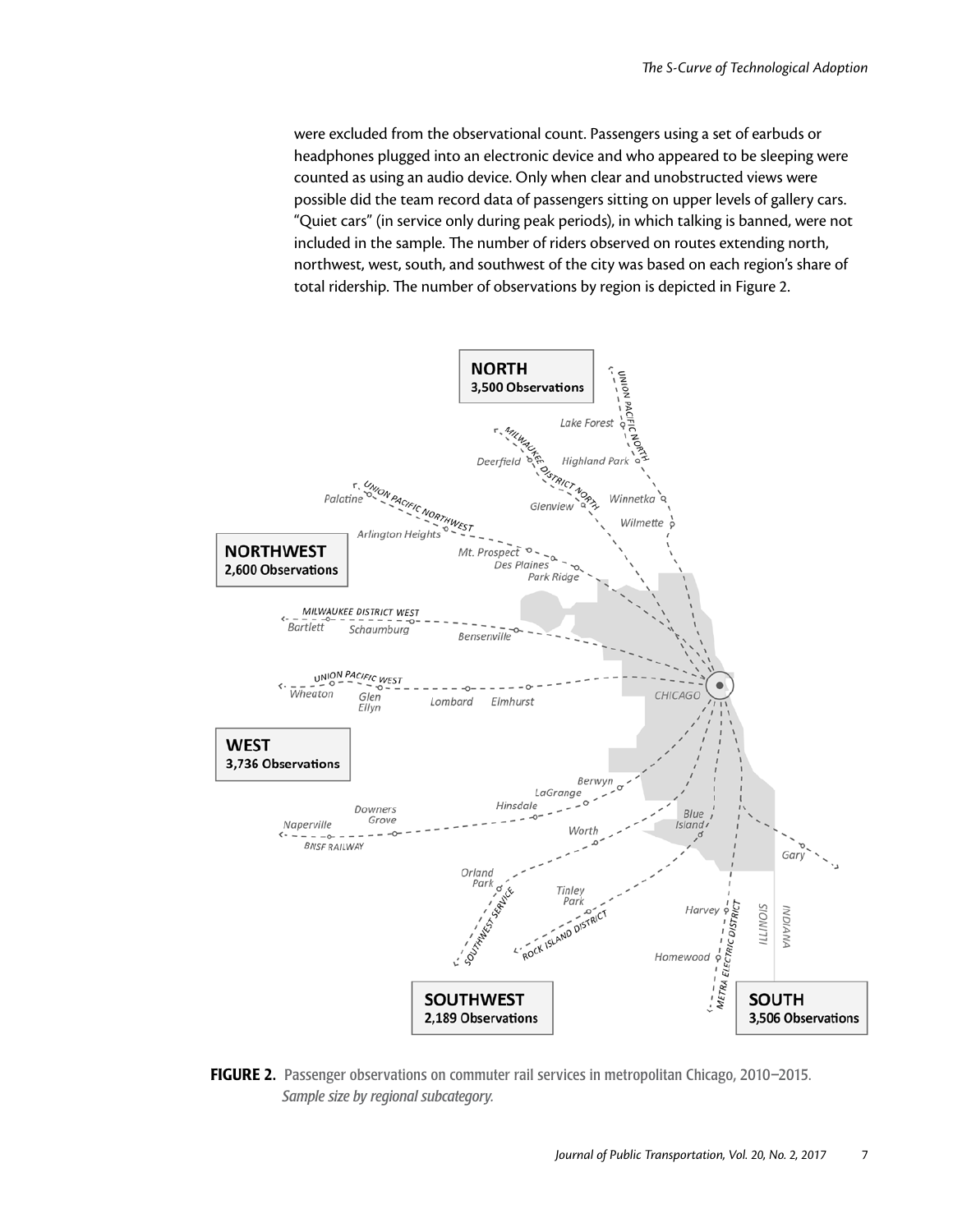In addition to counting the number of passengers using an electronic device, data collectors also categorized each type of observed device use based on the type of activity being conducted by passengers (Table 1). Categories denoted whether a passenger was using a mobile device and, if so, whether the task was strictly audio (such as listening to music or talking on a cellular phone), visual, or audio-visual in orientation (these tasks typically involve using an LCD screen). Tablets and e-readers (including "phablets"—mobile devices that straddle the size of smartphones and tablets) were broken out into a separate category from other visually-oriented (LCD) devices starting in 2012.

| <b>Activity</b>                                                                                       | <b>Description</b>                                                                                                                                                                                                                                                         |  |  |  |
|-------------------------------------------------------------------------------------------------------|----------------------------------------------------------------------------------------------------------------------------------------------------------------------------------------------------------------------------------------------------------------------------|--|--|--|
| No technology being used                                                                              | Passenger not engaged with personal electronic device.                                                                                                                                                                                                                     |  |  |  |
| Audio activities                                                                                      | Passenger engaged in a task such as those involving cellphones or<br>music players that can be used with earphones, speakers, or headsets,<br>using only audio functions of mobile communication devices.                                                                  |  |  |  |
| Visual or audiovisual activities<br>on devices, not including iPads,<br>Kindles, and other tablet use | Passenger engaged in visual or audiovisual features on laptop<br>computers, Blackberries and other smartphones, DVD players, and<br>iPods (includes any traveler looking at LCD screen for purpose of<br>engaging in activity more substantial than placing a phone call). |  |  |  |
| Visual or audio-visual activities<br>on iPads, Kindles, and other<br>tablets or "phablets"            | Same as Category 2 except focusing specifically on tablet and<br>"phablet" use. Category introduced in 2012 to capture how small,<br>lightweight devices affect traveler behavior.                                                                                         |  |  |  |

TABLE 1.

Type of Activity Recorded

Data collection on passenger use of mobile devices began in 2010 and continued annually through 2015. For the first two years of the study (2010 and 2011), data were collected from December through March. In the following years (2012–2015), data were collected between January and May. The above issues may affect comparisons between the first two years of data collection and the last three years if it is assumed that technology use on transit varies considerably by month. The experience with this project suggests that this change in the months during which data collection occurred does not considerably change the conclusions presented herein.

As noted in Table 2, the number of passenger observations gradually grew from about 1,400 in 2010 and 2011, to 2,737 in 2012, 3,478 in 2013, and more than 4,000 in the final year. The sample was purposely expanded to allow for the analysis of sub-regional differences in usage (a topic considered in this paper by evaluating the effects of income differences along different lines). The number of trains sampled rose from 14 in 2010, to 18 in 2011, 24 in 2012, 36 in both 2013 and 2014, and 42 in 2015. The sample included at least 2,000 passengers on trains operating south, southwest, west, northwest, and north from downtown Chicago (Figure 2) and included both rush hour and non-rush hour. The number of observations was limited so that no single train accounted for more than 8% of all observations through 2013 and no more than 5% in subsequent years. Measures of onboard crowding were not considered due to the carrier's ability to provide seats to the overwhelming majority of riders. (Some passengers nonetheless choose to stand rather to take empty seats when trains are nearly full, suggesting that this variable may be worthy of consideration in future analysis).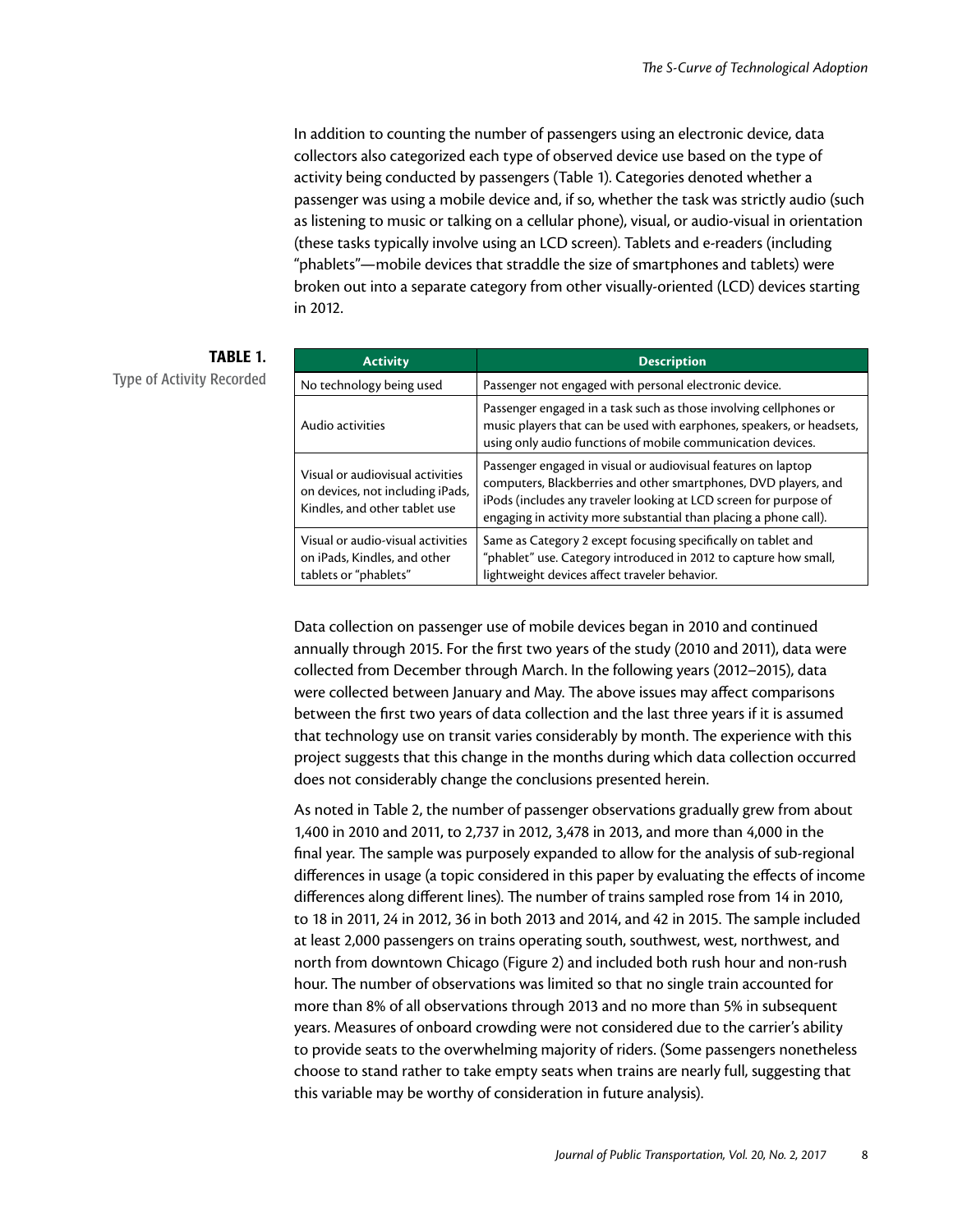### Descriptive Statistics

The data show a gradual increase in technology use between 2010 and 2015 as well as a shift toward more sophisticated technologies. Perhaps the most salient result is that the share of passengers using mobile commuication devices gradually rose over the five-year project period despite changes in the economic performance of the regional economy. At randomly-selected points, 25.6% of passengers were engaged with technology in 2010, compared to 38.2% in 2012, 54.4% in early 2014, and 56.2% in 2015 (Figure 3). Since 2014, more than half of passengers have been engaged with personal devices at the observed points, compared to slightly over a quarter in 2010.



Although the methodology does not allow for measurement of the percentage of passengers who use technology at some point during the trip (which Metra estimates to be as high as 90%), the results suggest the intensity of technological engagement has risen steadily over the five-year period. The change in usage between each interval is statistically significant (99% confidence interval) with the compounding rate of growth from 2010–2013 being 23.1%, compared to just 8.4% from 2013–2015.

Observations also show that e-reader and tablet usage (tracked as a separate category) has been on the rise since 2012. The small sizes and quick boot-up times of these devices make them well-suited for space-confined environments and trips of shorter duration. Unlike laptops and notebook computers, tablets and e-readers (including "phablets") can be stored easily in a briefcase or purse and take up much less room when in use. In 2012, the first year tablets were measured as a distinct category, just 4.9% of passengers were using tablets or e-readers. That share rose to 6.4% in 2013, 7.9% in 2014, and 9.3%

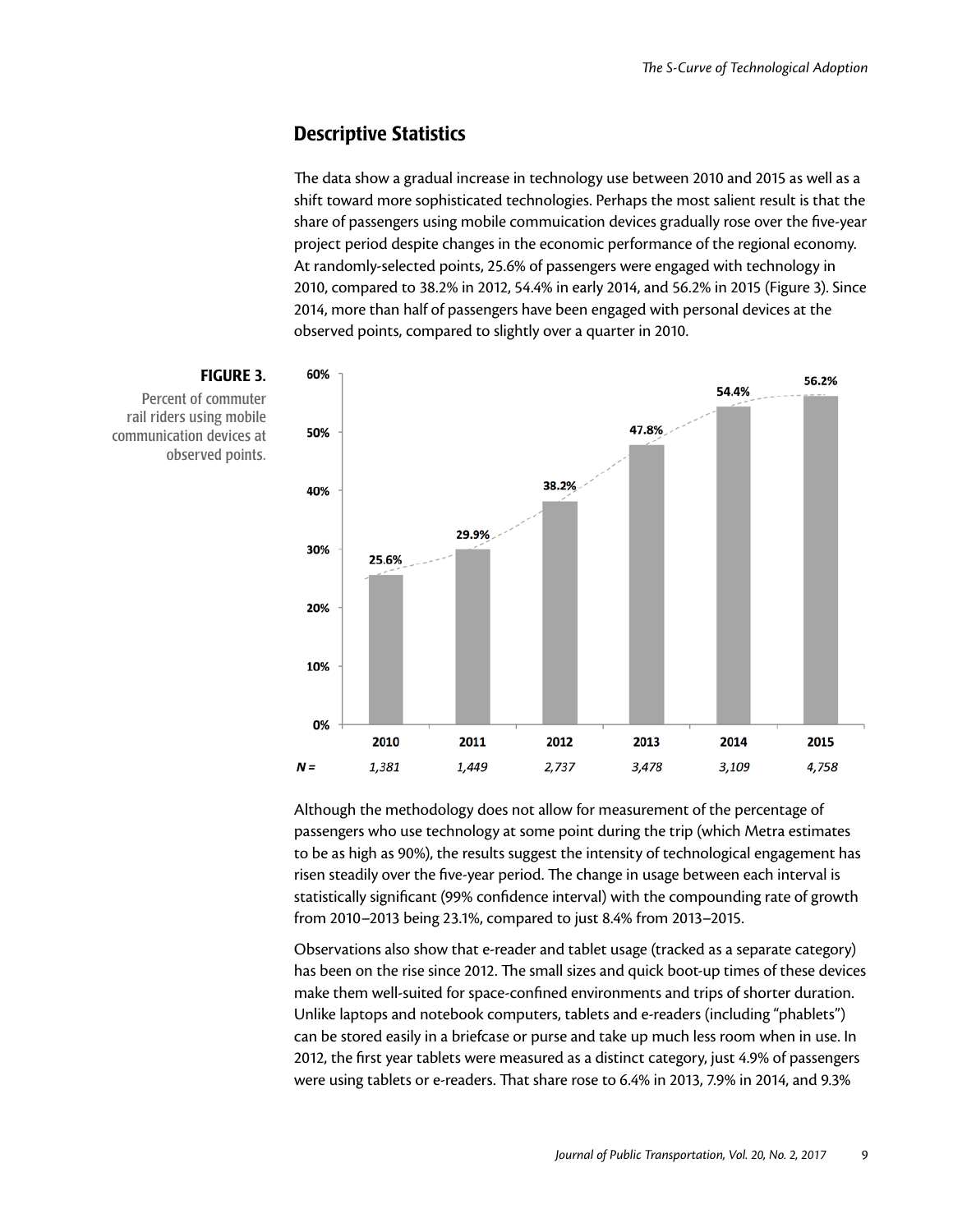in 2015. As a result, by 2015, about 1 in 11 passengers was using a tablet or e-reader compared to just 1 in 20 in 2012. The share of all mobile devices users engaged with tables and e-readers rose from 12.8% in 2012 to 16.5% in 2015, suggesting that, although these devices are becoming more common, they remain far less prevalent than other types of devices.

As more travelers turn to sophisticated devices, such as tablets and e-readers, they increasingly diminish the time spent solely on audio-oriented functions, such as cellphone calls and listening to music. The share of Metra riders performing visuallyoriented tasks at randomly-observed points rose from 13.9% in 2010 to 44.0% in 2015 (Figure 4).



#### FIGURE 4.

Percent of commuter rail riders engaged in visuallyoriented tasks at observed points.

> Both Figure 3 and Figure 4 align with the S-curve of technology adoption originally proposed by Rogers (1962). The dotted lines on these figures show how neatly the S-shaped curve fits to the collected data. Both figures shows accelerating growth in device use through 2013, followed by a deceleration, suggesting a flattening-out effect, perhaps due to the growing saturation of mobile devices in the general population. Figure 4 shows a slightly more pronounced S-shaped pattern than Figure 3, with use of visually-oriented activities growing at a compounding annual rate of 34.9% from 2010 to 2013, compared to just 12.3% between 2013 and 2015. This suggests that additional gains likely will continue to be made at a much slower rate in the coming years. The policy implications of this are discussed in the conclusion.

The data collected allow for a comparison of technology use by time and direction of travel. As noted in the Appendix, in the most recent year surveyed (2015), the use of technology was significantly higher on outbound trips than inbound trips, which provides evidence that technology use may be more pervasive (and beneficial) to travelers after their workday than before, although the authors cannot determine whether activities are work- or leisure-related. Technology use on outbound trips during the peak period exceeds that on inbound trips during the peak by an even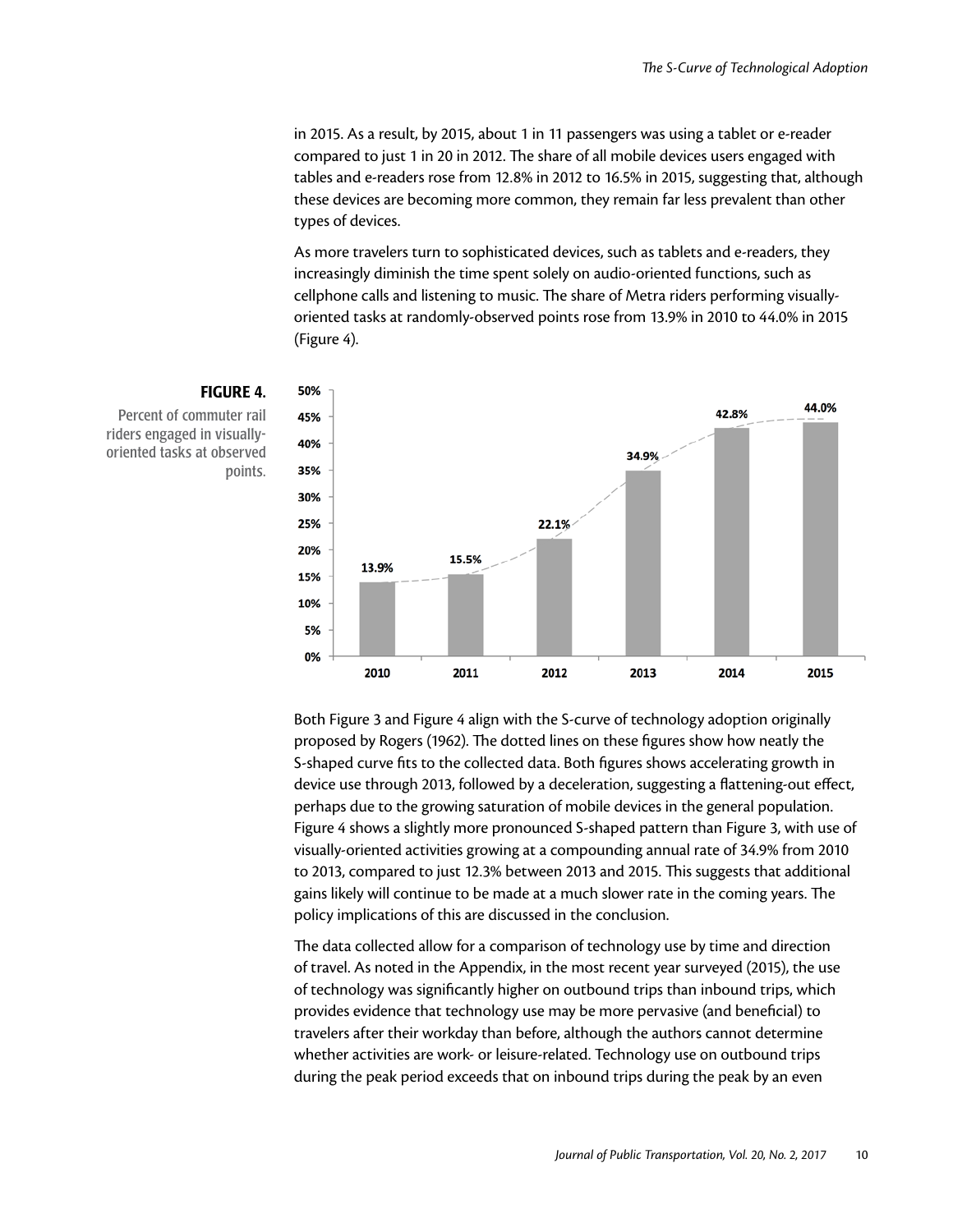wider margin. Both results are statistically significant at a 0.05 level. Please refer to the Appendix for details.

## Explanatory Model

A multiple regression model was developed to further investigate changing patterns of technology use on commuter trains. The analysis encompasses 148 trains surveyed between 2010 and 2015 for which at least 20 observations were recorded on each train. (Eight of the 156 trains had fewer than 20 observations and were omitted due to their small sample size.) The dependent variable is the proportion of passengers on a train using mobile devices, and the independent variables are listed in Table 2.

## TABLE 2.

Independent Variables

| <b>Independent Variables</b> |                                                                                                                                                                                                          |  |  |  |  |  |  |
|------------------------------|----------------------------------------------------------------------------------------------------------------------------------------------------------------------------------------------------------|--|--|--|--|--|--|
| <b>PEAK</b>                  | Trains observed between 7:00–9:30 AM and 3:30-7:00 PM Monday through<br>Friday assigned a value of 1.                                                                                                    |  |  |  |  |  |  |
| <b>OUTBOUND</b>              | Trains traveling outward from central city assigned a value of 1.                                                                                                                                        |  |  |  |  |  |  |
| PEAKFLOW                     | Trains servicing inbound commuters during morning peak period and<br>outbound during evening peak assigned a value of 1.                                                                                 |  |  |  |  |  |  |
| <b>YEARS</b>                 | Number of years passed since first year of data collection (2010).                                                                                                                                       |  |  |  |  |  |  |
| YEARS <sup>2</sup>           | Square of years passed since first year of data collection (2010). Used to capture<br>nonlinear relationship.                                                                                            |  |  |  |  |  |  |
| <b>INCOME</b>                | Average household income in ZIP codes of all suburban stops served on Metra<br>line where data collected, derived from American Community Survey data<br>from 2010. Income measured in \$1,000 annually. |  |  |  |  |  |  |
| <b>Interaction Terms</b>     |                                                                                                                                                                                                          |  |  |  |  |  |  |
| PEAK*YEARS                   | Number of years multiplied by peak travel designator to determine if peak<br>period differential has risen or declined over time.                                                                        |  |  |  |  |  |  |
| <b>INCOME*YEARS</b>          | Number of years multiplied by income of a route to determine if effects of<br>income have risen or declined over time.                                                                                   |  |  |  |  |  |  |
| <b>OUTBOUND*YEARS</b>        | Number of years multiplied by outbound designator to determine if outbound<br>differential has risen or declined over time.                                                                              |  |  |  |  |  |  |

Using a proportion as the dependent variable can lead to certain biases because values are bounded between 0 and 1. The authors, therefore, considered two sets of results: with and without a Tobit transformation of the dependent variable. The Tobit transformation involves a logarithmic transformation using the formula ln(p/(1-p). This adjustment results in a dependent variable that is normally distributed but generates coefficients that lack simple intuitive interpretations.

The vast majority of dependent values are clustered near the middle of the range, between 0.3 and 0.7, and not censored from above or below, and there are no values in the dataset at the extreme ends of the distribution (i.e., less than 0.1 and more than 0.9). The discussion below, therefore, focuses primarily on the standard model, with the Tobit results provided in the Appendix. This standard model also has the advantage of generating coefficients that have a simple and straightforward interpretation. The independent variables used in the model are provided in Table 3.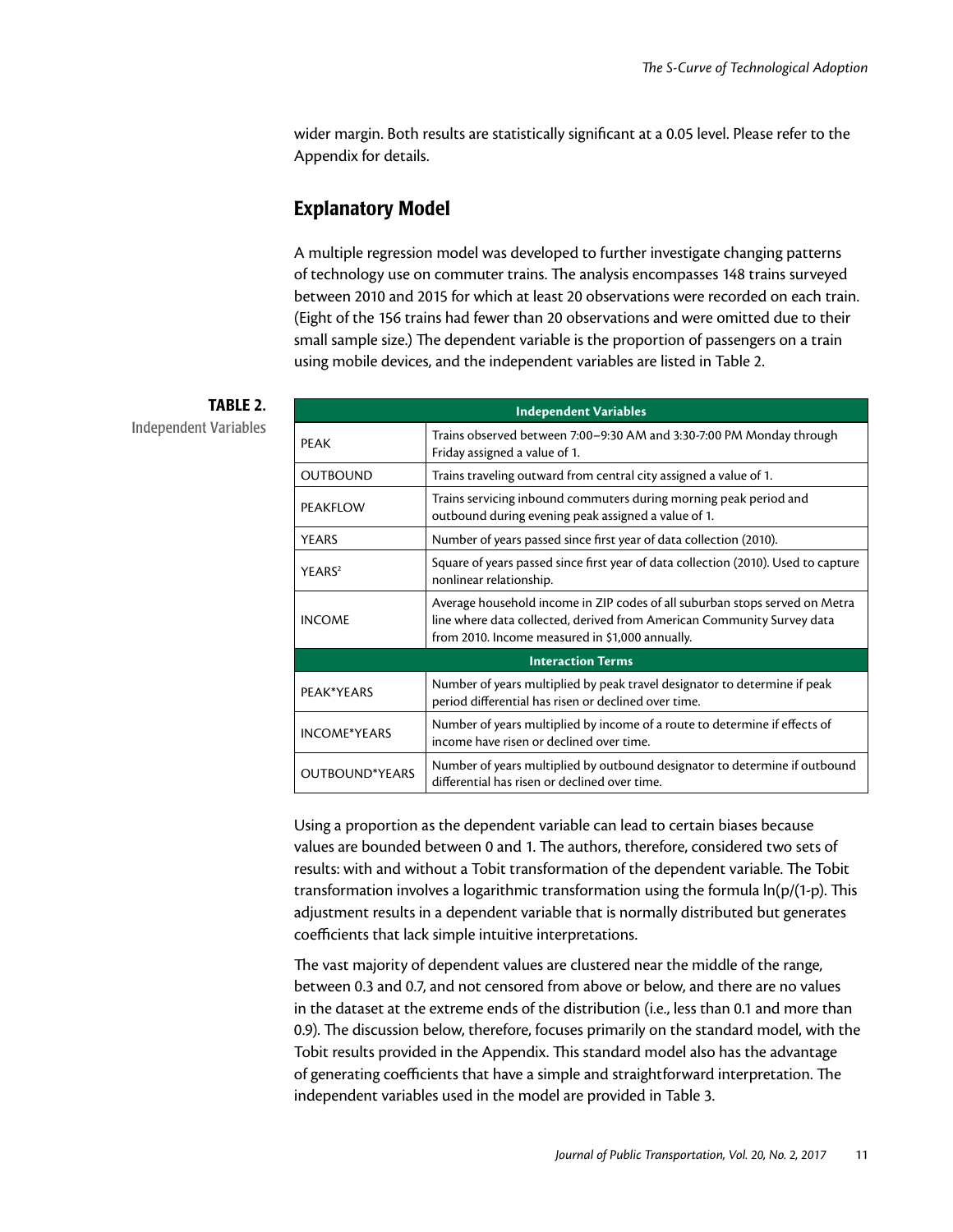|                    | Model 1:<br>Time of Day,<br><b>Direction of</b><br>Travel, + Changes<br><b>Over Time</b> |         | Model 2:<br>Time of Day,<br><b>Direction of</b><br><b>Travel + Changes</b><br><b>Over Time</b><br>(Nonlinear) |         | Model 3:<br><b>Direction of</b><br><b>Travel + Changes</b><br><b>Over Time</b><br>(Nonlinear),<br><b>Route Income</b> |         | Model 4:<br><b>Direction of</b><br><b>Travel, Changes</b><br><b>Over Time</b><br>(Nonlinear),<br>Route Income,<br><b>Income-Time</b><br><b>Interaction</b> |         |
|--------------------|------------------------------------------------------------------------------------------|---------|---------------------------------------------------------------------------------------------------------------|---------|-----------------------------------------------------------------------------------------------------------------------|---------|------------------------------------------------------------------------------------------------------------------------------------------------------------|---------|
|                    | Coeff.                                                                                   | P Value | Coeff.                                                                                                        | P Value | Coeff.                                                                                                                | P Value | Coeff.                                                                                                                                                     | P Value |
| <b>INTERCEPT</b>   | $0.282**$                                                                                | (0.000) | $0.243**$                                                                                                     | (.000)  | $0.123*$                                                                                                              | (0.023) | 0.102                                                                                                                                                      | (0.278) |
| <b>PEAK</b>        | 0.021                                                                                    | (0.259) | 0.025                                                                                                         | (0.175) | 0.022                                                                                                                 | (0.263) | 0.021                                                                                                                                                      | (0.253) |
| <b>OUTBOUND</b>    | $0.042*$                                                                                 | (0.026) | $0.039*$                                                                                                      | (0.037) | 0.020                                                                                                                 | (0.051) | 0.035                                                                                                                                                      | (0.053) |
| <b>YEAR</b>        | $0.066**$                                                                                | (0.000) | $0.123**$                                                                                                     | (0.000) | $0.120**$                                                                                                             | (0.000) | $0.129**$                                                                                                                                                  | (0.003) |
| YEAR <sup>2</sup>  |                                                                                          |         | $-0.014*$                                                                                                     | (0.018) | $-0.012*$                                                                                                             | (0.031) | $-0.012*$                                                                                                                                                  | (0.031) |
| <b>INCOME</b>      |                                                                                          |         |                                                                                                               |         | $0.002**$                                                                                                             | (0.009) | 0.002                                                                                                                                                      | (0.109) |
| <b>INCOME*YEAR</b> |                                                                                          |         |                                                                                                               |         |                                                                                                                       |         | $-0.000$                                                                                                                                                   | (0.793) |
| R <sup>2</sup>     | 0.399                                                                                    |         | 0.422                                                                                                         |         | 00.449                                                                                                                |         | 0.450                                                                                                                                                      |         |
| ADJ. $R^2$         | 0.386                                                                                    |         | 0.406                                                                                                         |         | 00.430                                                                                                                |         | 0.426                                                                                                                                                      |         |

#### TABLE 3. Results of Multiple Regression Model

*Dependent variable: Proportion of travelers using mobile communication devices* 

*Observations = 148 trains.* 

*\*Significant at 0.05.*

*\*\*Significant at 0.01.*

The dependent variables PEAK, OUTBOUND, and PEAKFLOW relate to the type and timing of service provided. The variable YEARS represents the number of years elapsed since the base year, 2010, and is intended to capture the average change in technology per year due to exogenous factors that have occurred over time, such as changing consumer habits and greater adoption of 3G and 4G services. A polynomial (squared) version of this variable, YEARS<sup>2</sup>, captures the nonlinear relationship observed in Figures 3 and 4.

The INCOME variable is the mean of the median household income in the zip codes where suburban Metra stations are located for each line. Tabulating these values involved collecting data from 140 ZIP codes in which Metra stations are located. Values were tabulated by Metra line; the Union Pacific–North line, for example, is located in the ZIP code with the highest household income (\$99,600), followed by the BNSF line (\$82,580). The Metra Electric (\$60,360) and South Shore lines (\$56,000), both serving the south part of the region, have the lowest income values. Although INCOME is a simplified estimate, it serves as a useful measure of the affluence of the corridor in which the train operates. Income may be important due to the "digital divide" that exists in the adoption of technology as well as the higher opportunity cost affluent passengers face when spending time on the train. Three interaction terms are used to evaluate how the effects of these variables have changed over time.

The analysis considered four models using the proportion of technology use as the dependent variable and the independent variables discussed above. The models are discussed below, and the statistical results are presented in Table 4.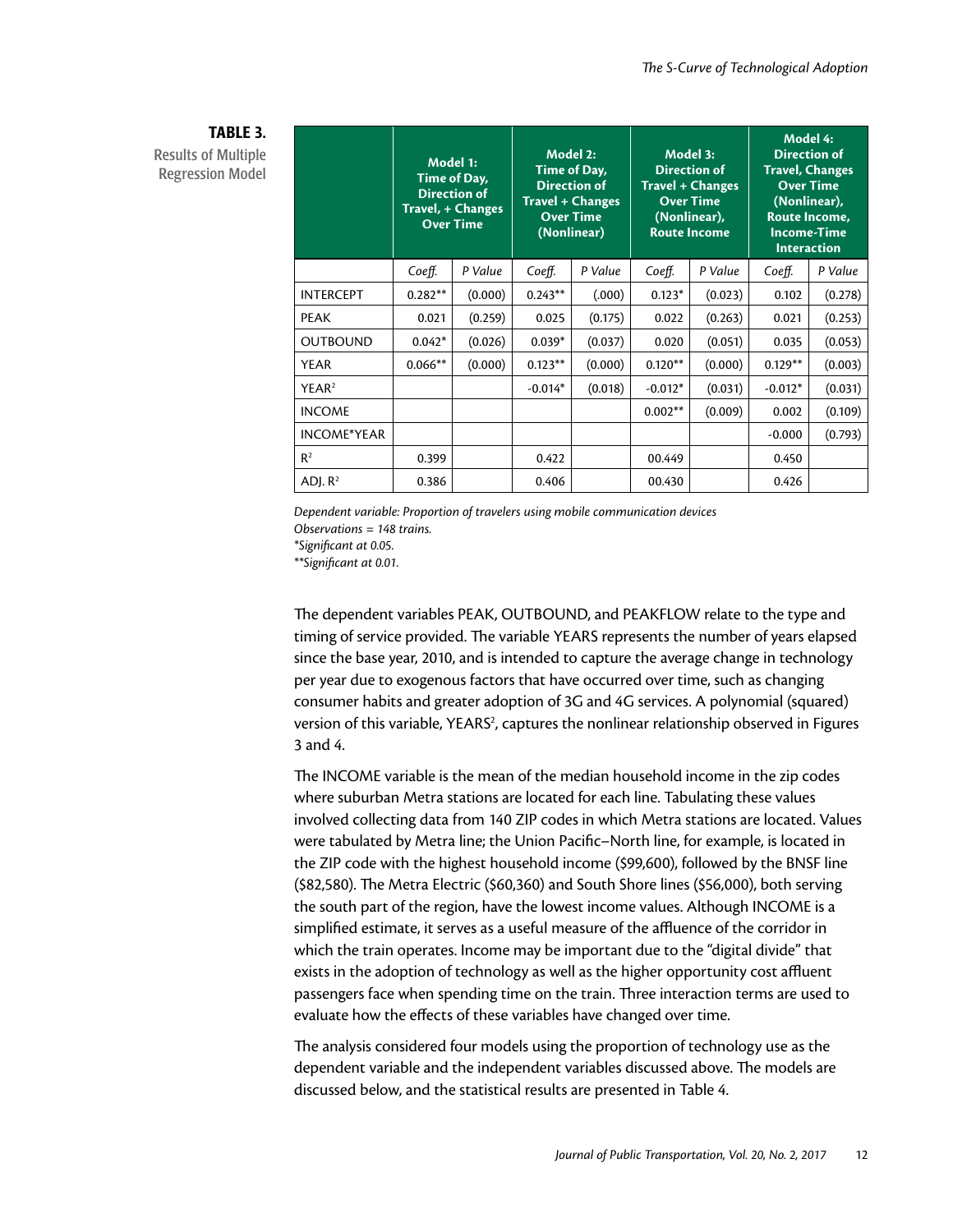#### TABLE 4. Rates of Technology Use by

Time and Direction of Travel

|               |             |                  | <b>Using Any Technology</b> | <b>Conducting Visual Task</b> |       |  |
|---------------|-------------|------------------|-----------------------------|-------------------------------|-------|--|
|               | Sample Size | Yes              | No                          | Yes                           | No    |  |
| Peak          | 2,925       | 56.4%            | 43.6%                       | 45.7%                         | 54.2% |  |
| Off-Peak      | 1,823       | 55.8%            | 44.2%                       | 41.0%                         | 59.0% |  |
|               |             | $X_2 = 0.1656$   |                             | $X_2$ =10.2156*               |       |  |
| Inbound       | 1.844       | 51.1%            | 48.9%                       | 36.9%                         | 63.1% |  |
| Outbound      | 2,904       | 59.5%            | 40.5%                       | 48.3%                         | 51.7% |  |
|               |             |                  | $X_2 = 32.2167$ *           | $X_2 = 60.2585$ *             |       |  |
| Peak Inbound  | 1,207       | 49.0%            | 61.0%                       | 36.4%                         | 63.6% |  |
| Peak Outbound | 1,718       | 62.7%            | 57.3%                       | 52.1%                         | 49.9% |  |
|               |             | $X_2 = 46.7688*$ |                             | $X_2 = 67.0287$ *             |       |  |

*\* Denotes significance at 0.01 level.* 

#### *Model 1: Basic Linear Model*

This model evaluates how technology use has changed over time while controlling for the direction of travel (OUTBOUND), the time of travel (PEAK), and the number of years that passed since 2010 (YEAR). The results shows that the proportion of riders using mobile devices has risen an average of 6.6% annually (YEAR) and that this change is statistically significant. The OUTBOUND variable was also significant and indicates that device use is 4.2% higher on outbound trips than on inbound trips. The time of travel (PEAK) did not have a statistically significant impact on rates of mobile device use. The addition of the OUTBOUND\*YEAR variable did not significantly improve the model's predictive ability (it produced a coefficient that was positive but not statistically significant) and was dropped. Model 1 explains 39% (Adj.  $R^2 = 0.386$ ) of observed variations in mobile device use.

#### *Model 2: Nonlinear Rate of Growth in Technology Use*

Model 2 is similar to Model 1 but includes both the YEAR and YEAR<sup>2</sup> variable to assess whether the use of devices changed in a nonlinear manner. The coefficient for YEAR remains positive and significant, whereas coefficient for YEAR<sup>2</sup> is negative and also statistically significant. This indicates that although device use increased, it did so at a declining rate, a finding consistent with the S-shaped pattern in Figures 2 and 3. The OUTBOUND variable remains statistically significant, although its coefficient value decreased slightly.

#### *Model 3: Effects of Income*

Model 3 considers how device usage is affected by the average income of the commuter line by adding the INCOME variable to Model 2. The INCOME variable is statistically significant and indicates that for each \$1,000 of average income on the line, there is an increase of 0.21% in device use among passengers riding that line. This suggests that the highest-income line has observed device use that is about 6% higher than the lowest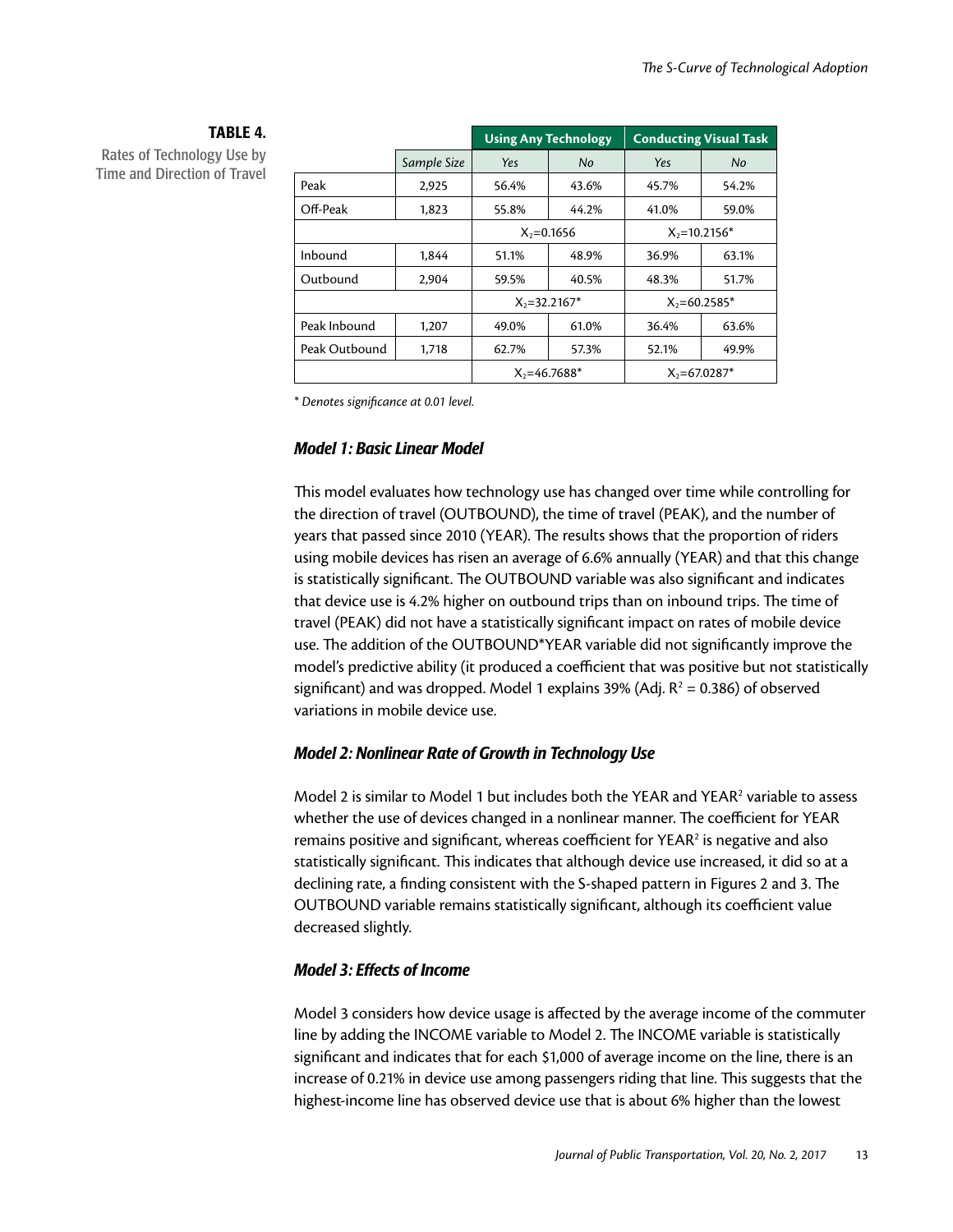income line in our study. Inclusion of the INCOME variables results in the OUTBOUND variable being no longer significant, suggesting that the affluence of riders has a greater impact on device usage rates than does the direction of travel.

#### *Model 4: The Changing Effects of Income over Time*

The final model evaluates how the effects of income have changed over time by considering an interaction variable between income and years of time elapsed since 2010 (INCOME\*YEARS). Although the INCOME coefficient remains roughly the same, it is no longer significant in this model; the interaction variable INCOME\*TIME is also not significant. Based on these results, there is little evidence to suggest that the effects of income are falling significantly over time even as mobile device ownership expands. Nevertheless, the coefficient is negative, and it is possible that this effect could be definitively demonstrated with a larger sample. The addition of the interaction term lowered adjusted  $R^2$  from 0.430 to 0.426.

A variety of other variables also were considered, including PEAKFLOW (indicating whether the train involved a traditional commuting schedule), but this variable was not significant when the OUTBOUND variable was included. The interaction effects between either OUTBOUND and PEAK with YEARS also were not statistically significant in any of the models.

### **Conclusions**

Metra faces two distinct trends with regard to the use of mobile communication devices. First, passengers continue to shift toward more visually-intensive activities that are difficult or impossible to safely perform when using other forms of transportation, such as biking, driving, or walking. This suggests the intensity of activities being conducted is growing. At the same time, the overall rate of growth of device use by passengers has slowed. Mobile device usage is following the S-shaped pattern identified by Rogers (1962). Cultivating further gains in technology use may require efforts to cater to the "late majority" (those skeptical of innovation or with less financial liquidity) or "laggards" (those who often have an aversion to change). The findings indicate that rates of device use also are influenced by income, supporting claims that a digital divide persists on the basis of average income. Although the data show that traditional commuters traveling outbound are the heaviest users of mobile devices, the adoption of technology has progressed far enough along the S-curve that the differential in usage between the peak/off-peak periods is small.

The declining rates of growth in device use suggests that agencies should exercise caution in spending large sums to add amenities such as Wi-Fi to commuter trains, as the opportunities for expanding passenger use of technology may have fallen. Nevertheless, "tech-friendly" amenities may positively contribute to broader passenger satisfaction. Some of the most attractive opportunities may exist along routes serving lower-income riders, where technology use has not progressed as far along the S-curve as on higher-income lines. Although ubiquitous Wi-Fi service may be cost-prohibitive,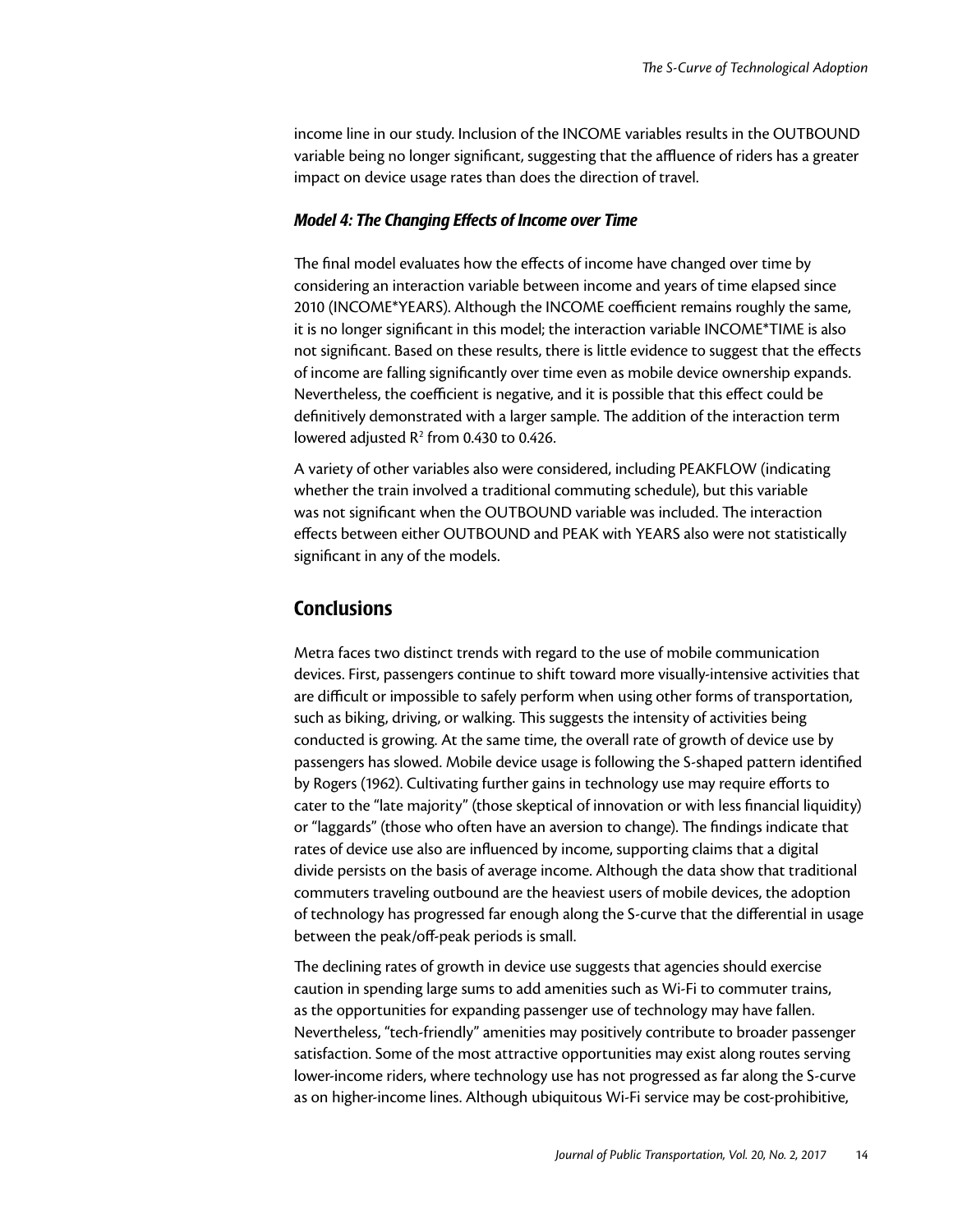providing working electrical outlets and developing apps that improve the on-board experience may be reasonable short-term moves. Likewise, the prevalence of mobile device use among travelers may provide new opportunities for transit agencies to collect advertising revenue by partnering with "smart city" technology companies that provide real-time and geographically-specific advertising to passengers.

## APPENDIX

The results from 2015 show that 56.4% of passengers on peak-period trips used technology, compared to 55.8% on off-peak trips (Table 4). This difference, however, is not statistically significant. An estimated 59.5% use technology on outbound trips, compared to 51.1% on inbound trips, a difference significant at a 0.01 level. A gap also was observed among inbound and outbound passengers with respect to visual tasks (see column b of Table 4). On outbound trips, 48.3% were engaged in visual tasks, compared to 36.9% on inbound trips. Furthermore, the share of technology use on outbound trips during the peak period exceeded that on inbound trips during the peak by 61.7% to 49.0%, a statistically significant difference. The gap was much smaller for off-peak trips.

A summary of the regression analysis with the Tobit transportation is shown in Table 5.

|                   | 1. Time of day,<br><b>Direction of</b><br>Travel, + Changes<br><b>Over Time</b> |         | 2. Time of day,<br><b>Direction of travel</b><br>+ Changes Over<br>Time (Nonlinear) |         | 3. Direction of<br><b>Travel + Changes</b><br><b>Over Time</b><br>(Nonlinear),<br><b>Route Income</b> |         | 4. Direction of<br><b>Travel, Changes</b><br><b>Over Time</b><br>(Nonlinear), Route<br>Income, Income-<br><b>Time Interaction</b> |         |
|-------------------|---------------------------------------------------------------------------------|---------|-------------------------------------------------------------------------------------|---------|-------------------------------------------------------------------------------------------------------|---------|-----------------------------------------------------------------------------------------------------------------------------------|---------|
|                   | Coeff.                                                                          | P Value | Coeff.                                                                              | P Value | Coeff.                                                                                                | P Value | Coeff.                                                                                                                            | P Value |
| <b>INTERCEPT</b>  | $-0.961**$                                                                      | (0.000) | $-1.12***$                                                                          | (0.000) | $-1.63***$                                                                                            | (0.000) | $-1.83**$                                                                                                                         | (0.000) |
| <b>PEAK</b>       | 0.021                                                                           | (0.410) | 0.089                                                                               | (0.315) | 0.070                                                                                                 | (0.428) | 0.023                                                                                                                             | (0.763) |
| <b>OUTBOUND</b>   | $0.074*$                                                                        | (0.024) | $0.192*$                                                                            | (0.033) | $0.179*$                                                                                              | (0.045) | 0.025                                                                                                                             | (0.053) |
| <b>TIME</b>       | $0.288**$                                                                       | (0.000) | $0.524**$                                                                           | (0.000) | $0.501**$                                                                                             | (0.000) | $0.626*$                                                                                                                          | (0.002) |
| TIME <sup>2</sup> |                                                                                 |         | $-0.0054$                                                                           | (0.052) | $-0.048$                                                                                              | (0.078) | $-0.050$                                                                                                                          | (0.054) |
| <b>INCOME</b>     |                                                                                 |         |                                                                                     |         | $0.003*$                                                                                              | (0.023) | 0.010                                                                                                                             | (0.060) |
| INCOME*TIME       |                                                                                 |         |                                                                                     |         |                                                                                                       |         | $-0.001$                                                                                                                          | (0.466) |
| $R^2$             | 0.363                                                                           |         | 0.380                                                                               |         | 0.403                                                                                                 |         | 0.435                                                                                                                             |         |
| ADJ. $R^2$        | 0.350                                                                           |         | 0.363                                                                               |         | 0.381                                                                                                 |         | 0.411                                                                                                                             |         |

## TABLE 5.

Results of Multiple Regression Model with Tobit

> *Dependent variable: Proportion of travelers using electronic devices with TOBIT transformation Observations= 148 trains*

*\*Significant at 0.05.* 

*\*\*Significant at 0..01.*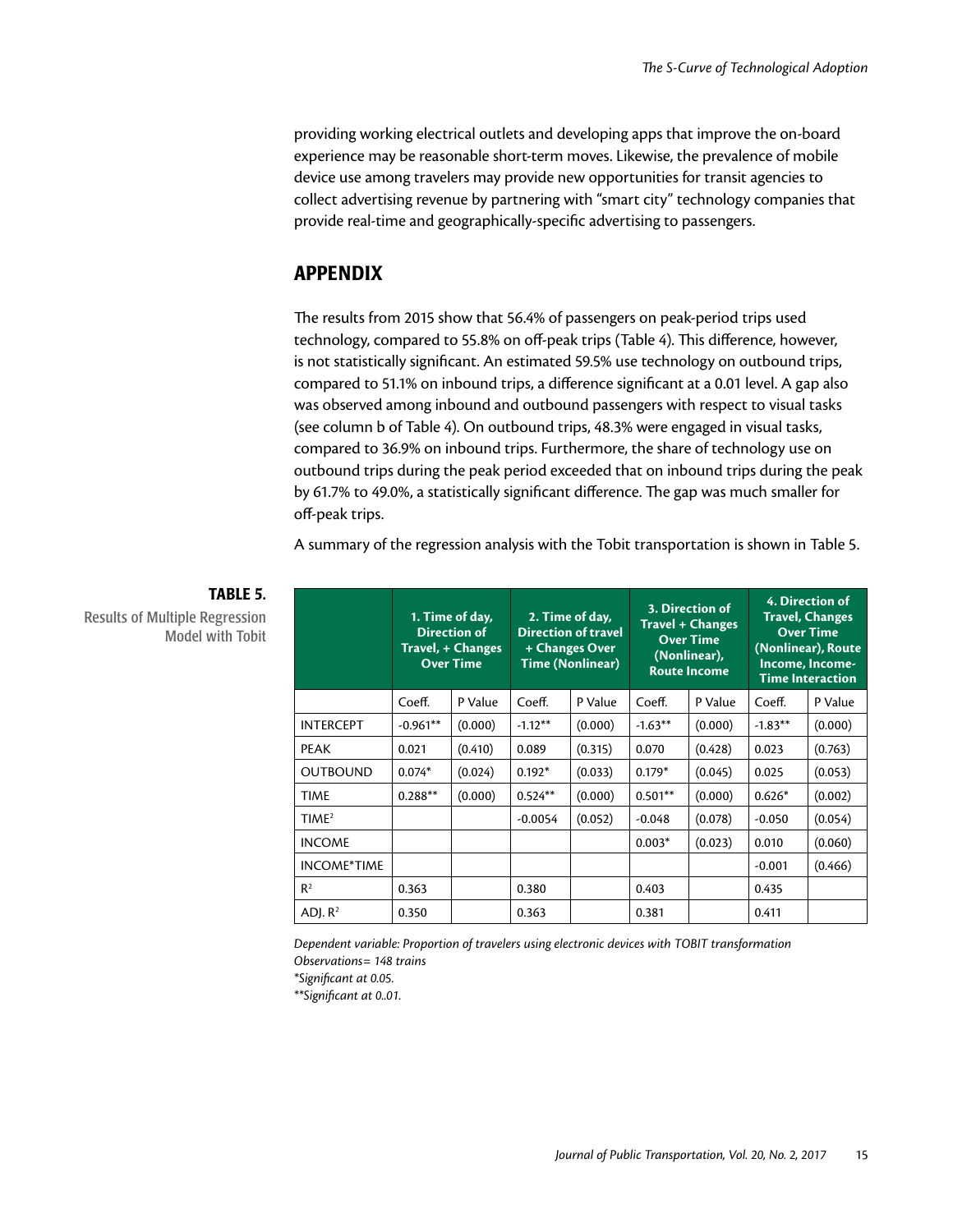#### **References**

- American Public Transportation Association. 2016. "Public Transportation Ridership Report, Fourth Quarter 2015." March 2. [http://www.apta.com/resources/statistics/](http://www.apta.com/resources/statistics/Pages/ridershipreport.aspx) [Pages/ridershipreport.aspx,](http://www.apta.com/resources/statistics/Pages/ridershipreport.aspx) accessed May 27, 2016.
- Andreev, Pavel, Ilan Salomon, and Nava Pliskin. 2010. "Review: State of Teleactivities." *Transportation Research. Part C, Emerging Technologies*, 18: 3-20.
- Barbeau, S. J., M. A. Labrador, N. L. Georggi, P. L. Winters, and R. A. Perez. 2010. "The Travel Assistance Device: Utilizing GPS-enabled Mobile Phones to Aid Transit Riders with Special Needs." *IET Intelligent Transportation Systems*, 4(1): 12-23.
- Brakewood, Candace, et al. 2014. "Forecasting Mobile Ticketing Adoption on Commuter Rail." *Journal of Public Transportation* 17(1) 1-19.
- Bull, Michael. 2000. *Sounding Out the City: Personal Stereos and the Management of Everyday Life*. Oxford: Berg.
- Farley, Tom. 2005. "Mobile Telephone History." <Privateline.com>, [http://www.privateline.](http://www.privateline.com/wp-content/uploads/2016/01/TelenorPage_022-034.pdf) [com/wp-content/uploads/2016/01/TelenorPage\\_022-034.pdf](http://www.privateline.com/wp-content/uploads/2016/01/TelenorPage_022-034.pdf).
- Frei, Charlotee, and Hani S. Mahmassani. 2011. "Private Time on Public Transit: Dimensions of Information and Telecommunication Use of Chicago Transit Riders." Presentation, Annual Transport Chicago Conference, Chicago, IL, June 3.
- Holley, David, Juliet Jain, and Glenn Lyons. 2008. "Understanding Business Travel Time Use and its Place in the Working Day." *Time & Society* 17(1): 27-46.
- Golob, Thomas F., and Amelia C. Regan. 2001. "Impacts of Information Technology on Personal Travel and Commercial Vehicle Operations: Research Challenges and Opportunities." *Transportation Research. Part C, Emerging Technologies*, 9(1): 87–121.
- Guo, Zhan, Alexandra Derian, and Jinhua Zhao. 2015. "Smart Devices and Travel Time Use by Bus Passengers in Vancouver, Canada." *International Journal of Sustainable Transportation*, 9(5): 335-347.
- Hess, S., and G. Spitz. 2016. "How Much Do Attitudes and Values Matter in Mode Choice?" Paper presented at 95th Annual Meeting of the Transportation Research Board, Washington, DC.
- Jackson, Linda A., Zhao Yong, Anthony Kolenic III, Hiram E. Fitzgerald, Rena Harold, and Alexander Von Eye. 2008. "Race, Gender, and Information Technology Use: The New Digital Divide." *CyberPsychology & Behavior*, 11(4): 437-442.
- Jain, Juliet, and Glen Lyons. 2008. "The Gift of Travel Time." *Journal of Transport Geography*, 16(2): 81–89.
- Kim, Dae-Young, Jungkun Park, and Alastair M. Morrison. 2008. "A Model of Traveler
- Acceptance of Mobile Technology." *International Journal of Tourism Research*, 10(5): 393- 407.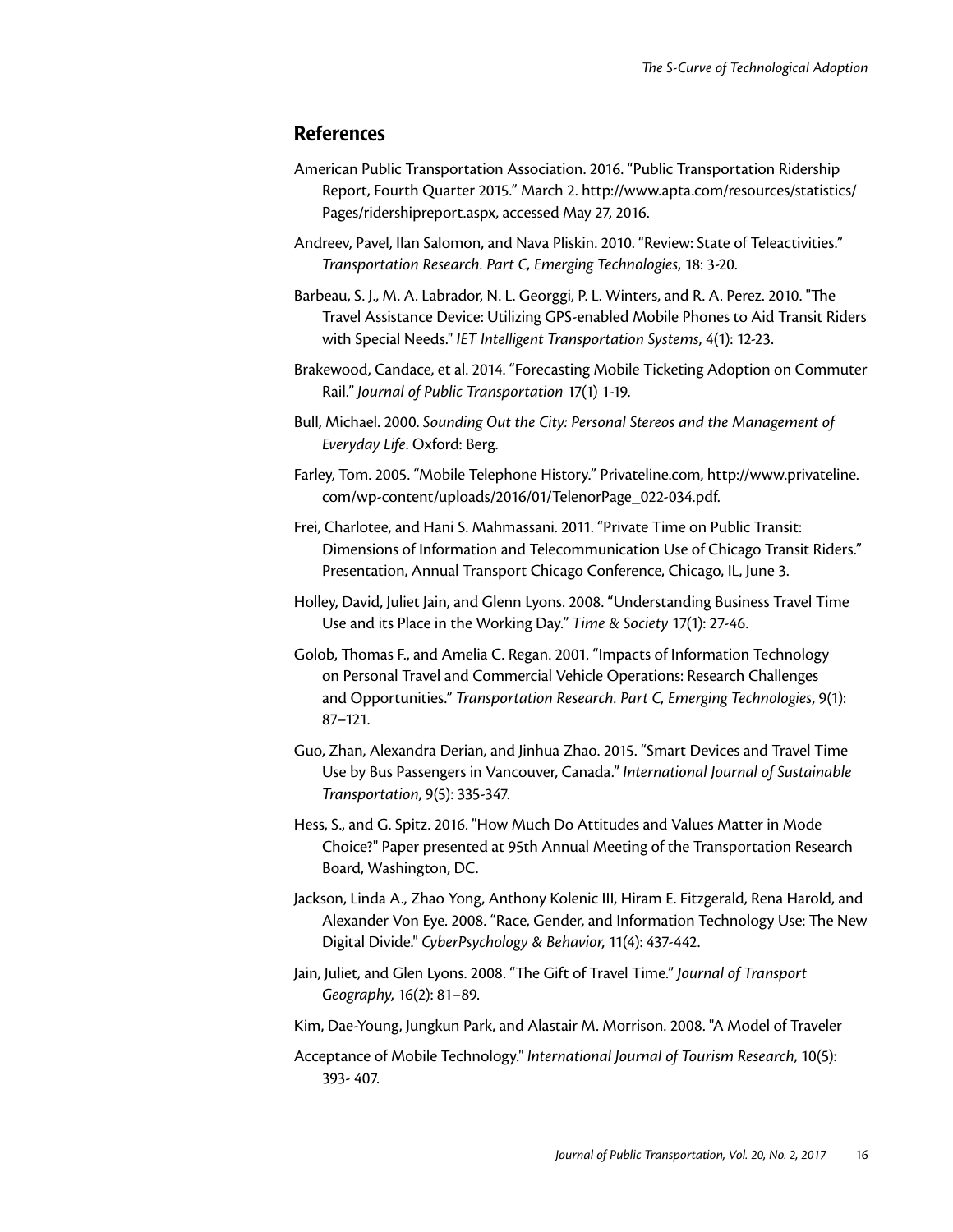- Lyons, Glenn, Juliet Jain, and David Holley. 2007. "The Use of Travel Time by Rail Passengers in Great Britain." *Transportation Research Part A*, 41(1): 107–120.
- Metra. 2013. "2011 Regional Transportation Authority Customer Satisfaction Study." January. [www.metrarail.com,](www.metrarail.com) accessed March 1, 2016.
- Metra. 2015. "Metra Will Test Wi-Fi on 10 Rail Cars Systemwide." September 25. [https://](https://metrarail.com/metra/en/home/utility_landing/newsroom/newsroom/metra-to-test-Wi-Fi-on-10-cars-systemwide.html) [metrarail.com/metra/en/home/utility\\_landing/newsroom/newsroom/metra-to](https://metrarail.com/metra/en/home/utility_landing/newsroom/newsroom/metra-to-test-Wi-Fi-on-10-cars-systemwide.html)[test-Wi-Fi-on-10-cars-systemwide.html,](https://metrarail.com/metra/en/home/utility_landing/newsroom/newsroom/metra-to-test-Wi-Fi-on-10-cars-systemwide.html) accessed February 16, 2011.
- Metropolitan Boston Transit Authority (MBTA). 2013. "MBTA Announces Wi-Fi Service Sponsorship Program." March 1. [http://www.mbta.com/about\\_the\\_mbta/news\\_](http://www.mbta.com/about_the_mbta/news_events/?id=26452,) [events/?id=26452,](http://www.mbta.com/about_the_mbta/news_events/?id=26452,) accessed February 11, 2016.
- Mokhtarian, Patricia L., and Ilan Salomon. 2001. "How Derived is the Demand for Travel? Some Conceptual and Measurement Considerations." *Transportation Research Part A*, 35(8): 695–719.
- Mokhtarian, Patricia L., Ilan Salomon, and Susan L Handy. 2006. "The Impacts of ICT On Leisure Activities and Travel: A Conceptual Exploration." *Transportation*, 33(3): 263–289.
- Neff, Jack. 2010. "Young Drivers Shift Gears: Is Digital Revolution Driving Decline in U.S. Car Culture?" *Advertising Age*. May 31. <http://adage.com/article/digital/digital>revolution-driving- decline-u-s-car-culture/144155/.
- Ninth Decimal (formerly JiWire). "Measurement." [http://www.ninthdecimal.com/](http://www.ninthdecimal.com/location) [location](http://www.ninthdecimal.com/location)-conversion-index-lci-measurement, accessed February 11, 2016.
- Ohmori, Nobuaki, and Noboru Harata. 2009. "How Different are Activities While Commuting by Train? A Case in Tokyo." *Tijdschrift voor Economische en Sociale Geografie*, 34(1): 547-561.
- Pew Charitable Trust. 2016. "Who Uses Mobile Payments: Survey Findings on Consumer Opinions, Experiences."
- Rail Engineer Team. 2015. "Train Connectivity—The Future Beckons." *RailEngineer*. September 1..<http://www.railengineer.uk/2015/09/11/train>-connectivity-the-futurebeckons/, accessed February 2016.
- Rogers, Everett M. 1962. *Diffusion of Innovations*. London: The Free Press, Collier McMillan Publishers.
- Russell, Marie, Rachel Price, Louise Signal, James Stanley, Zachery Gerring, and Jacqueline Cumming. 2011. "What do Passengers do During Travel Time? Structured Observations on Buses and Trains." *Journal of Public Transportation*, 14(3): 123–146.
- Salomon, Ilan. 1998. "Technological Change and Social Forecasting: The Case of Telecommuting as a Travel Substitute." *Transportation Research Part C*, 6(1-2): 17–45.
- Sasaki, Kuniaki, and Kazuo Nishii. 2010. "Measurement of Intention to Travel: Considering the Effect of Telecommunications on Trips." *Transportation Research Part C: Emerging Technologies*, 18(1): 36-44.